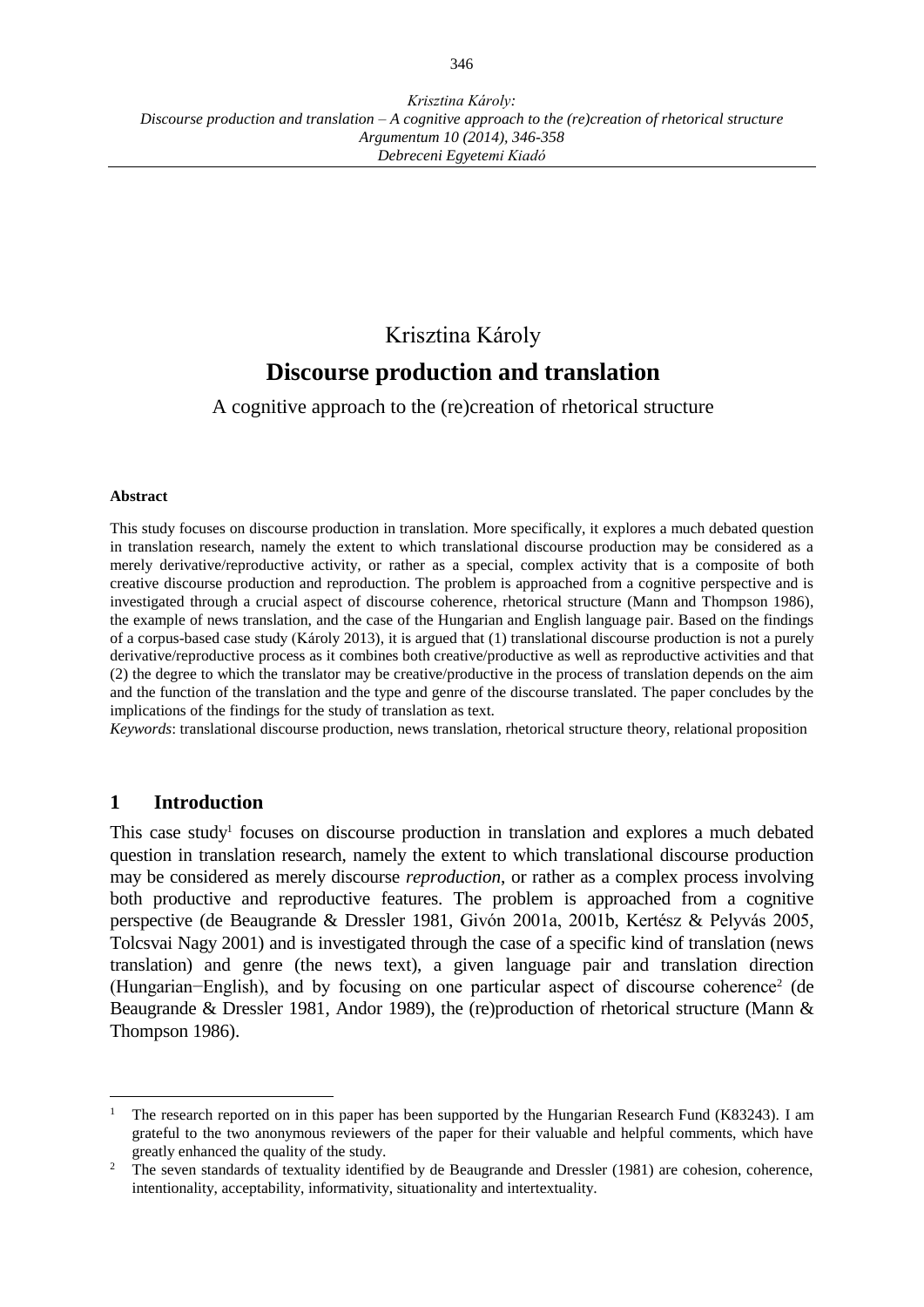#### **2 The stereotypical features of translational discourse production**

The literature on translation research typically makes a clear distinction between translational and non-translational (i.e., original) discourse production. While original discourse production is generally viewed as a creative activity, translation is often labelled as a kind of "derivative", "secondary", "inferior" activity, which consists merely of the "reconstruction" of the source language text, and which is thus a "necessarily imperfect reproduction of the real thing" (Jakobsen 1993: 155).

There is considerable variation in the literature regarding the interpretation of the notion of translation. Stolze (2003) refers to it as a kind of "holistic text production", where the translator's task is to transmit the message as faithfully as possible to the target readers so that they can interpret and react to it adequately. Weissbrod (2005: 23) looks at translation as a kind of "transfer", i.e., sees the translator as "transferring" the text from one culture to another (for a different group of readers/receivers, at a different time, etc.). According to Neubert (1985: 18) and Neubert and Shreve (1992: 7), translation is basically source text induced target language discourse production.

One could endlessly carry on with examples illustrating the various approaches. The definition that best reflects the viewpoint represented in this study originates from de Beaugrande (1997), who devotes an entire chapter to the discourse-oriented description of translational discourse production. He considers translation as a "**functional, cognitive, and social activity of discourse**" (de Beaugrande 1997: 370) and thus looks at it, similarly to original discourse production, as a **communicative "event"** (de Beaugrande 1997, Fawcett 1997: 4, Nord 1997: 2). This also means that it needs to be analyzed accordingly, not as a combination of formal units (words or sentences).

As it is through text that we communicate, text production is always motivated by particular communicative purposes (de Beaugrande 1997, Givón 2001a, 2001b). After the formulation of the communicative purpose, the process of text production consists of two phases. In the first phase, the writer produces a "plan", in which a preliminary mental representation of the text is created (Tolcsvai Nagy 2001: 339). The plan is a schema, resulting from discoursal knowledge, which, in the case of written, therefore planned (not spontaneous) text production is complemented with a preliminary mental representation of the communicative purpose. This is followed by the second phase, during which, through a number of mental operations, the writer transforms the mental representation into a linguistic representation. The process is illustrated in Figure 1.



*Figure 1: Components of (original) text production*

The translational situation multiplies the factors determining and influencing the process of discourse production. The translator enters the process who − based on an (original) text created in one language (in one particular culture, for one specific group of readers and with a given purpose) − produces another (translated) text in a different culture and for different readers, with a potentially different purpose, and guided by the norms of translation. The various factors that determine the translated text are summarized in Figure 2.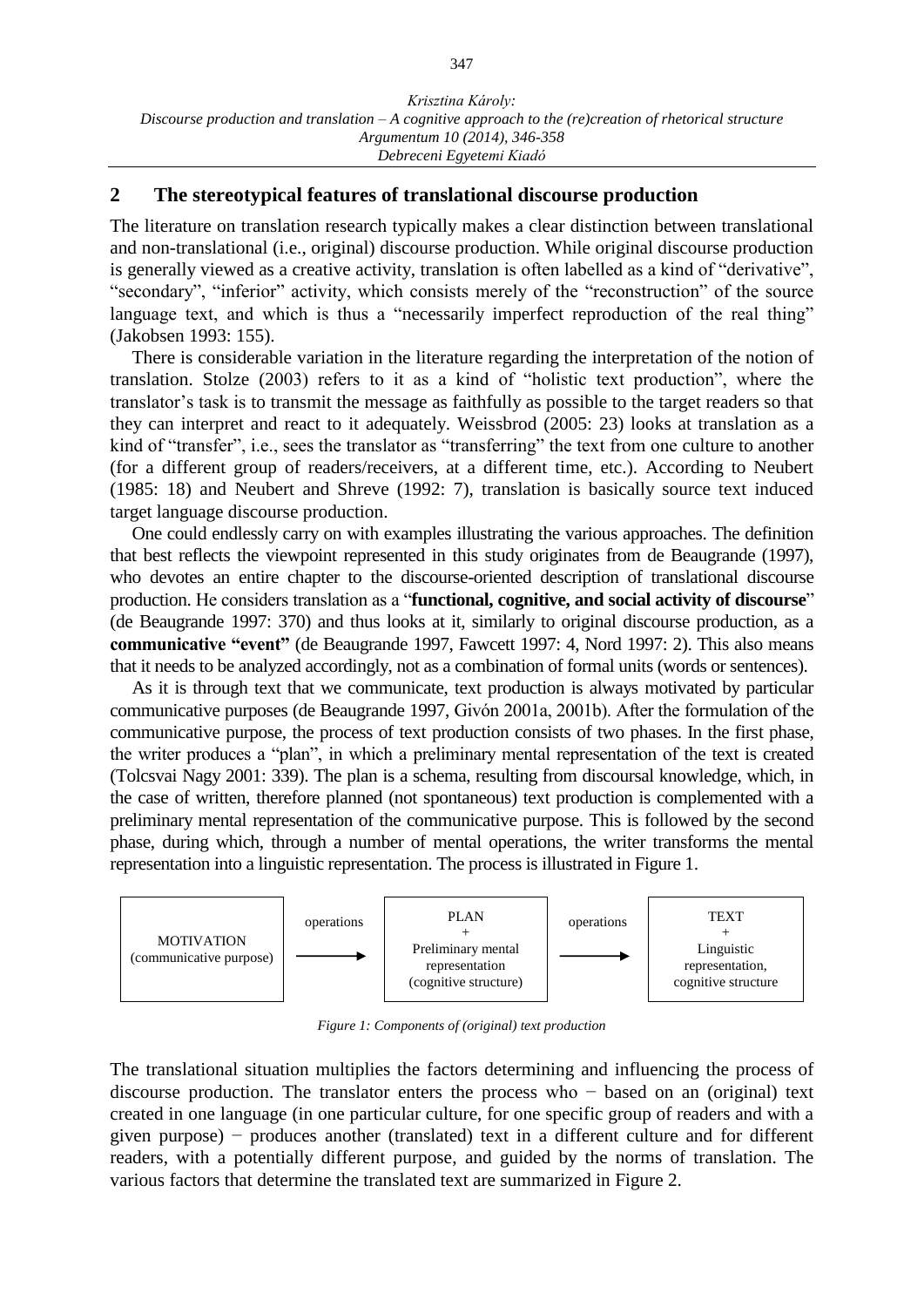*Krisztina Károly: Discourse production and translation – A cognitive approach to the (re)creation of rhetorical structure Argumentum 10 (2014), 346-358 Debreceni Egyetemi Kiadó*



*Figure 2: Factors influencing the translation (based on Károly 2007: 43)*

As a result of these factors, translational (target language) discourse production may be claimed to differ considerably from original discourse production. Here I do not aim to describe the whole translation process (including the process of source language text comprehension, as several sources give account of this: e.g., Neubert 1985, Neubert & Shreve 1992, Nord 1997); I will only concentrate on particular components of this process: target language discourse production and the characteristics of the ensuing text. The components of the process of translational discourse production are visualized in Figure 3.



*Figure 3: Components of the process of translational text production (Abbreviations: SL: source language; TL: target language; Lic: linguistic)*

Three factors form the input of target language discourse production: (1) the source language text (as linguistic representation; linguistic dimension), (2) the mental representation formed in the mind of the translator on the basis of the linguistic representation of the source language text (i.e., the cognitive structure of the source language text, produced based on text comprehension; cognitive dimension), and (3) the purpose of translation (social, functional dimension). Based on these, in his/her mind, the translator – similarly to original text production – creates a plan, in which, as a result of particular mental operations, a preliminary general and cognitive structure of the target language text is formed. This general and cognitive structure may be identical with the mental representation formed on the basis of the source language text, but – and this is more probable – it may also be (partially) different as a result of the different linguistic system, translation purpose, translation norm, and the schema originating from target language and source language discourse knowledge. It is in this phase that certain plans are formed in the mind of the translator regarding the content-related, formal, stylistic, and rhetorical changes necessitated by the peculiarities of the two languages, cultures norms with regard to the given text type/genre. This is followed by the last phase of translational text production, when the translator transforms, via various mental operations, the preliminary general and cognitive structure of the target language text into a target language linguistic representation.

If translation is interpreted as a communicative and interactive event, the purpose and the function of translation become foregrounded as decisive factors in determining the method of translation. The translator decides to opt for, for instance, literal or free translation, to just mention the two extremes, on the basis of the purpose and the function of translation. Experience shows that both kinds of translations have limitations: in the case of literal translation the translator risks creating a "strange" text, in the case of free translation, on the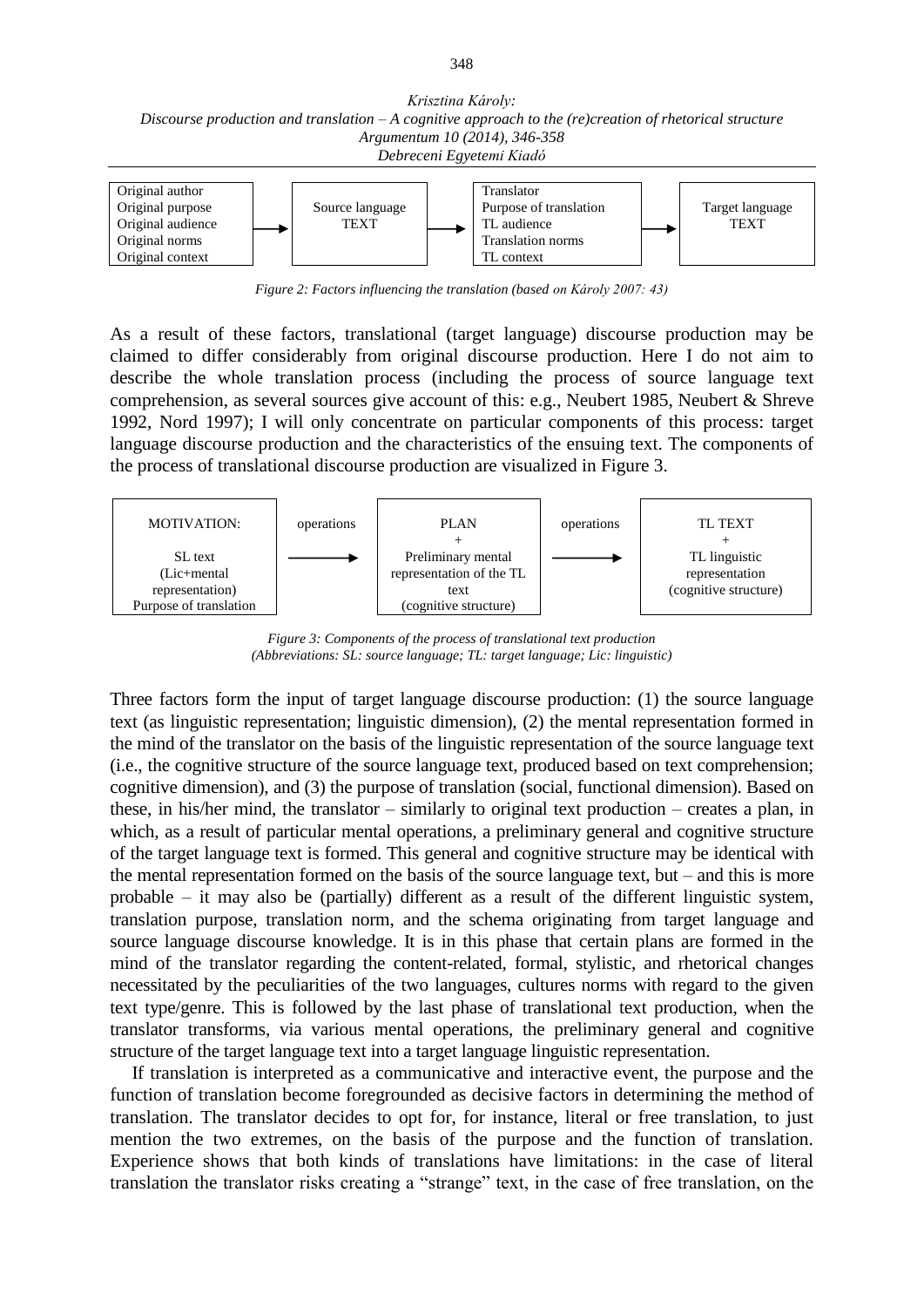other hand, as a result of his/her intention to approach the target language norm as much as possible, the "equivalences" become less easily traced.

In his study on translation as text (re)production, Jakobsen (1993) shows that translation requires skills similar to original discourse production and needs a similar amount of effort. By approaching translation from a communicative, pragmatic perspective (see e.g., Vermeer's *skopos* theory<sup>3</sup> or Reiss and Vermeer's (1984) work on communicative translation), the culture- and situation-specific features of communication receive greater emphasis, and thus the translator needs to create a target language text that is capable of fulfilling its function. As a result, translations **are expected to function as independent, autonomous texts** and cannot show signs of having been produced via translation (Williams 2005: 124). In users' manuals or tourist brochures, for instance, the author or the translator of the text is often not even mentioned, only the name of the manufacturer or publisher appears. Translated texts as communicative events can only fulfil their functions if they are – using Jakobsen's (1993: 157) terms – "functional" and "natural", i.e., like original texts.

Translation is thus more than simply creating an "equivalent" target language text. Reiss and Vermeer (1984) use the term "Adäquatheit" to define the aim of communicative and functional translation. The translator's task, in their interpretation, is not to create perfect equivalence (covering all of the dimensions of the text), but to create an adequate target language text (considering the dimension of discourse relevant from the point of view of the aims of communication and translation) (see also Jakobsen 1993: 158). In this sense, translation is only regarded as adequate, if the target language text manages to reflect the relevant dimension of the source text. Adequacy therefore, in Reiss and Vermeer's view, is a broader concept than equivalence. If, in the case of equivalence, the task is to reflect not only one dimension but all of the dimensions, then an equivalent target language text will fulfil the criterion of adequacy. Consequently, equivalence may be regarded as a special case of adequacy. According to Reiss and Vermeer (1984), only communicative translation can yield target texts that are semantically, pragmatically and culturally appropriate, and comparable to original texts produced in the given (target) language. What all this boils down to is that the creation of complete textual equivalence is not necessarily a goal in translation (very often it is not even possible). A translation may be appropriate (adequate) even if it is not equivalent with the source text (see also Jakobsen 1993: 159).

This approach entails a shift of focus from the source language text (and source language text reproduction) to target language text production (in another language and for another audience). The **translator** is thus increasingly looked at **as the target text "author"**. Simultaneously, more attention is devoted to the rhetorical and communicative aspects of translations (including the relevant situation and socio-cultural context), as a result of which translators make certain pragmatic modifications, adjustments that help the target text fulfil its function and meet the expectations of the target audience. As translation always happens in a given cultural context, it entails "cultural translation", too. The various cultures do not only express themselves differently, they also create and use their concepts and texts differently. With all this in mind, it seems that **translation involves a considerable amount of original discourse production (too)**. In what follows, I will make an attempt to justify this statement through the in-depth analysis of a crucial element of discourse coherence, namely the recreation of rhetorical structure in translation.

 $\overline{a}$ 

<sup>3</sup> The essence of Vermeer's theory is that the method of translation is defined by the function (=*skopos*) of the target language text.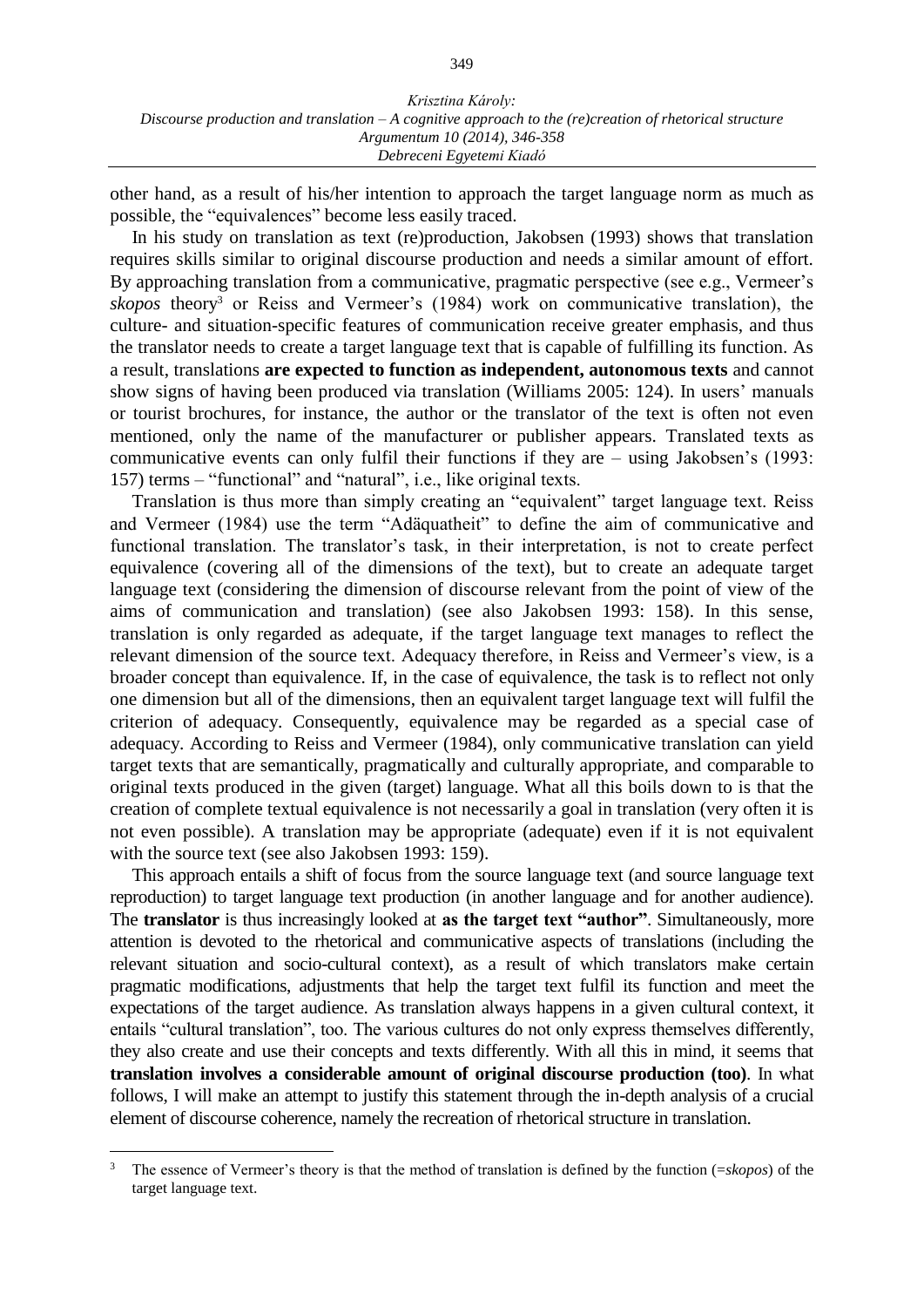## **3 The recreation of rhetorical structure in translation**

## *3.1 Mann and Thompson's Rhetorical Structure Theory (RST)*

According to Mann and Thompson's (1986) definition, a text is coherent if its parts "go together" (p.58). In their view, this quality of "going together," however, is not the result of "some" process (such as the alphabetical sorting of sentences), it is the consequence of the language user's ability to impose connectivity on disconnected parts of a visual image. They illustrate this with the following two sentence pairs:

(1) a. I love to collect classic automobiles. My favourite car is my 1899 Duryea. b. I love to collect classic automobiles. My favourite car is my 1977 Toyota.

Although this example does not work very well in the 21st century, when a 1977 Toyota also counts as a "classic automobile", Mann and Thompson intend to demonstrate with it the incoherent nature of the second sentence pair. It is incoherent, because while in (a) the implicit proposition is that the instance of the generalization expressed in the first part is represented in the second part, the Duryea is a "classic automobile", the Toyota in (b) does not qualify for the same function. It is not regarded as a typical classic automobile (or at least it was not considered as one at the time when their paper was published). In (a), the relation – in Mann and Thompson's terminology the "relational proposition" – holding between the first and the second sentence is that of ELABORATION, because the text elaborates, further specifies the concept ("classic automobile") conveyed by the first part.

Mann and Thompson claim that **relational propositions** (RP) arise from two parts of a text, but are not independently derived from either of these parts: they are combinational phenomena, defined on two portions of a text. Thus people's perception of coherence in a given texts results from the way they can perceive these relations. Mann and Thompson (1986, 1988) and later, as a result of research involving several languages and text types, Mann (2005) comes up with a comprehensive, but not exhaustive list of as many as 32 RPs (Table 1).

| Presentational relations                                                                                                                                                                                 | Subject matter relations                                                                                                                                                                                                                                                                                          | Multinuclear relations                                                                                                             |
|----------------------------------------------------------------------------------------------------------------------------------------------------------------------------------------------------------|-------------------------------------------------------------------------------------------------------------------------------------------------------------------------------------------------------------------------------------------------------------------------------------------------------------------|------------------------------------------------------------------------------------------------------------------------------------|
| <b>ANTITHESIS</b><br><b>BACKGROUND</b><br><b>CONCESSION</b><br><b>ENABLEMENT</b><br><b>EVIDENCE</b><br><b>JUSTIFY</b><br><b>MOTIVATION</b><br><b>PREPARATION</b><br><b>RESTATEMENT</b><br><b>SUMMARY</b> | <b>CIRCUMSTANCE</b><br><b>CONDITION</b><br><b>ELABORATION</b><br><b>EVALUATION</b><br><b>INTERPRETATION</b><br><b>MEANS</b><br>NON-VOLITIONAL CAUSE<br>NON-VOLITIONAL RESULT<br>"OTHERWISE"<br><b>PURPOSE</b><br><b>SOLUTIONHOOD</b><br>UNCONDITIONAL<br>"UNLESS"<br><b>VOLITIONAL CAUSE</b><br>VOLITIONAL RESULT | <b>CONJUNCTION</b><br><b>CONTRAST</b><br><b>DISJUNCTION</b><br><b>JOINT</b><br>LIST<br>MULTINUCLEAR RESTATEMENT<br><b>SEQUENCE</b> |

*Table 1: Presentational, subject matter and multinuclear relations (based on Mann 2005)*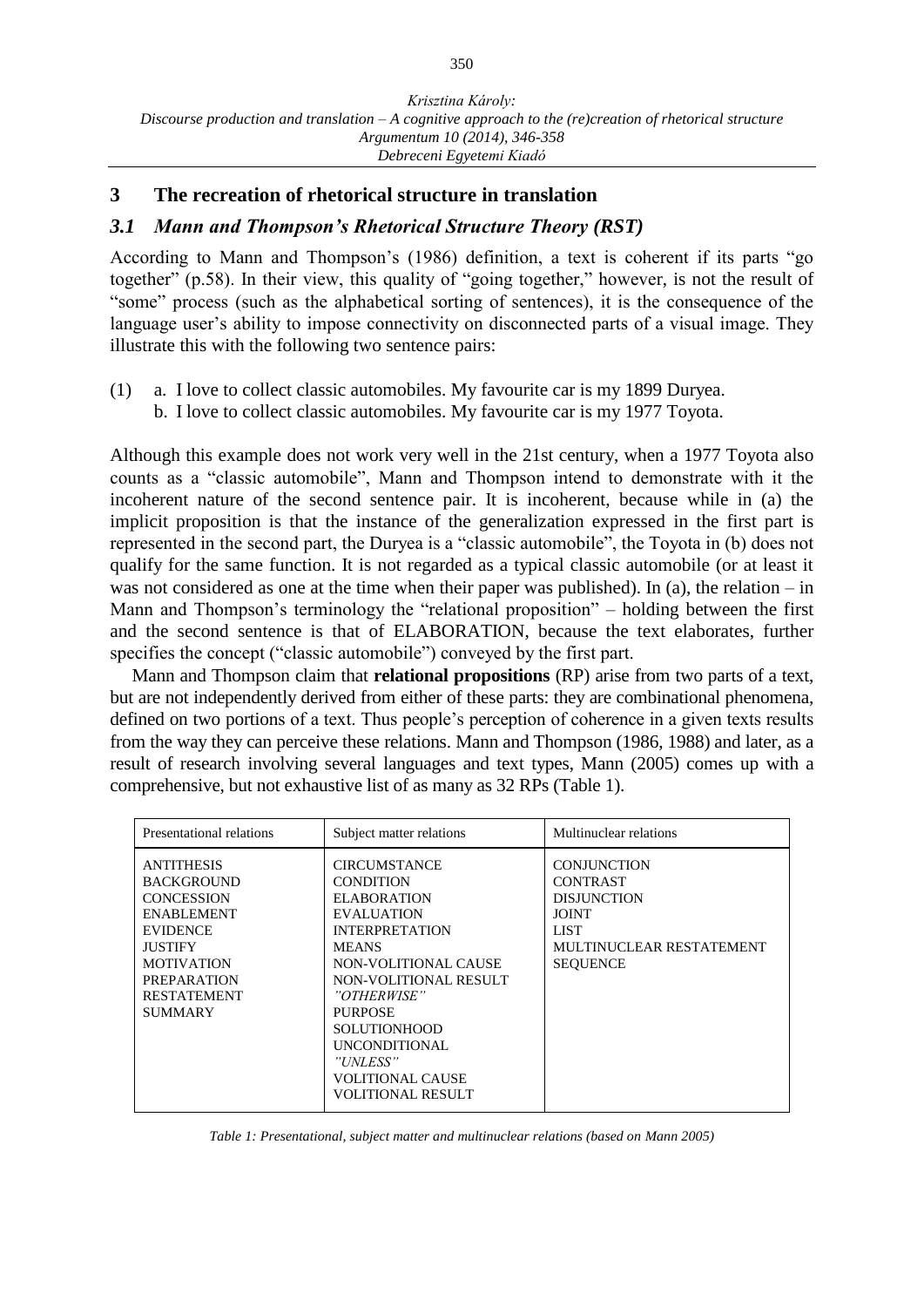The aim of RST is to identify the hierarchic structure of texts through the investigation of RPs (i.e., unstated but inferred propositions that arise from the text structure in the process of interpreting texts). It describes the relations between text parts (clauses) in functional terms, identifying the transition point of a relation and the extent of the items related. The relations are defined to hold between two non-overlapping text spans, called the **nucleus** and the **satellite***,* and they produce patterns which are called **schemas***.* Schemas define the structural constituency arrangements of text: "they are abstract patterns consisting of a small number of constituent text spans, a specification of how certain spans (nuclei) are related to the whole collection" (Mann & Thompson 1988: 247). In other words, they determine the possible RST text structures. Diagram 1 demonstrates the phenomenon based on a text taken from the corpus of the current investigation: vertical lines show the nuclei, the arrows indicate the relation represented by the satellite.



*Diagram 1: The hierarchical rhetorical structure of a Hungarian source text (HST15) in the corpus*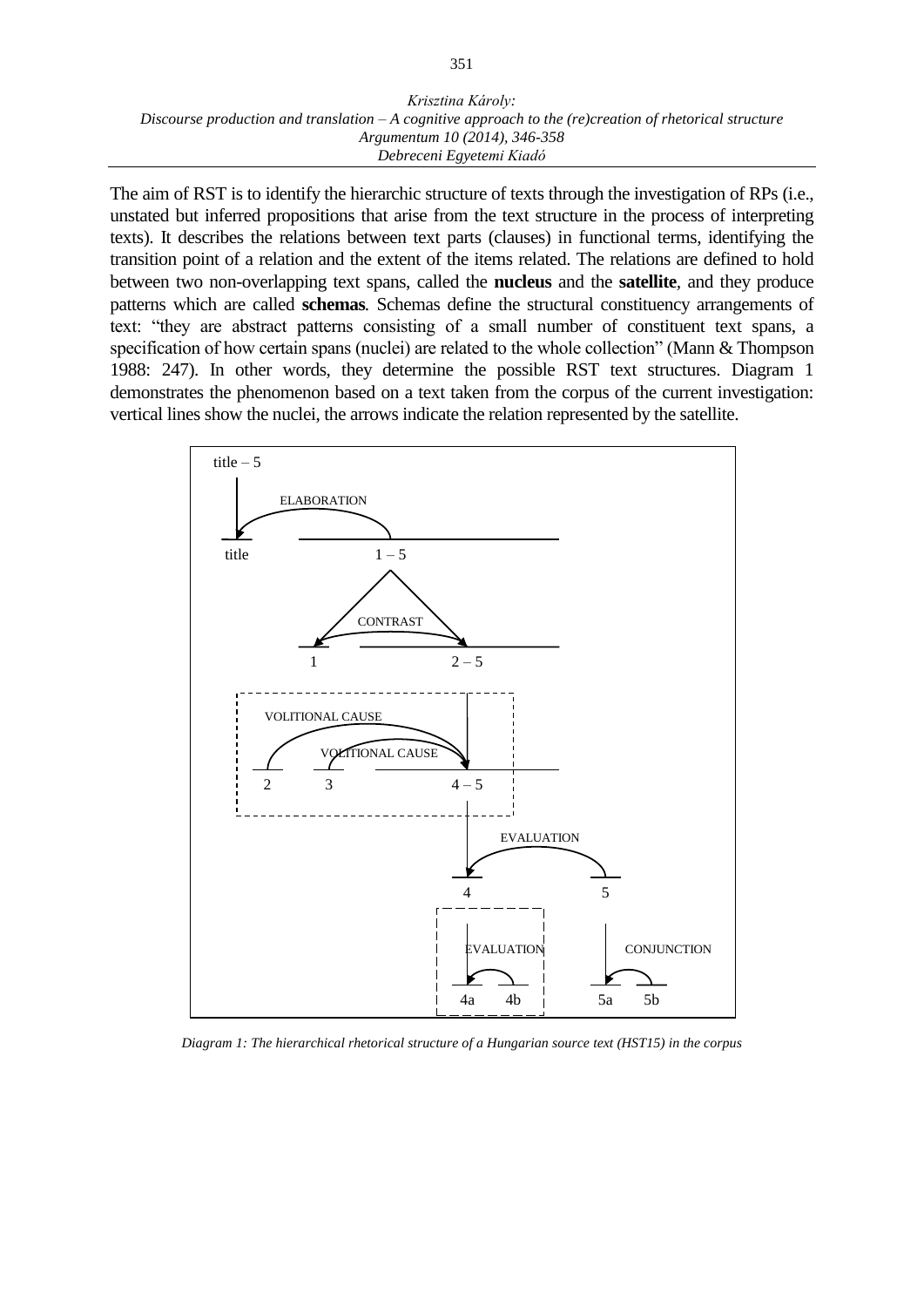# *3.2 Empirical justification: rhetorical structure and functional equivalence in Hungarian—English news translation*

The empirical study reported on here is built upon a corpus of Hungarian—English news texts. In what follows, I will refrain from the detailed presentation the methods and the findings of the analysis (these have been published in Károly 2013), and will focus only on the results that bear relevance from the point of view of the question under scrutiny here, namely translational discourse production as discourse production and/or reproduction.

The **corpus** is composed of the "summary" sections of translated English analytical news articles and their corresponding Hungarian originals retrieved from the website of *Budapest Analyses*, one of Hungary's internet based news magazines visited mainly by foreigners (including news agencies) within and beyond the country's borders. *Budapest Analyses*, as its name also suggests, publishes analytical articles on political, economic, financial, social and cultural events taking place in or related to Hungary. The corpus contains 20 Hungarian summaries and their English translations, altogether 40 texts (6658 words). The summaries have been randomly selected from the period between 2006−2009.

Interestingly, the study shows that the **main rhetorical function** characterizing the corpus (the relational proposition identifiable at the topmost level of the hierarchical rhetorical structure, i.e., the one connecting the title and the text) is in the vast majority of the cases ELABORATION (the texts typically elaborate on, provide further details about the topic mentioned in the title). As for the **entire rhetorical structure** of the texts, the corpus shows that translations differ from their sources both in terms of the quantity and in the quality of the relational propositions that constitute them: in the case of text 15 for example (presented in Diagram 1), out of the altogether 15 relational propositions, merely 5 are identical in the two texts (source and target) (Diagram 2 demonstrates the hierarchical rhetorical structure of the translation). Therefore it may be argued that **translation is accompanied by a considerable shift of rhetorical structure** in the current corpus. The following section will explore this statement in more depth through the example text 15.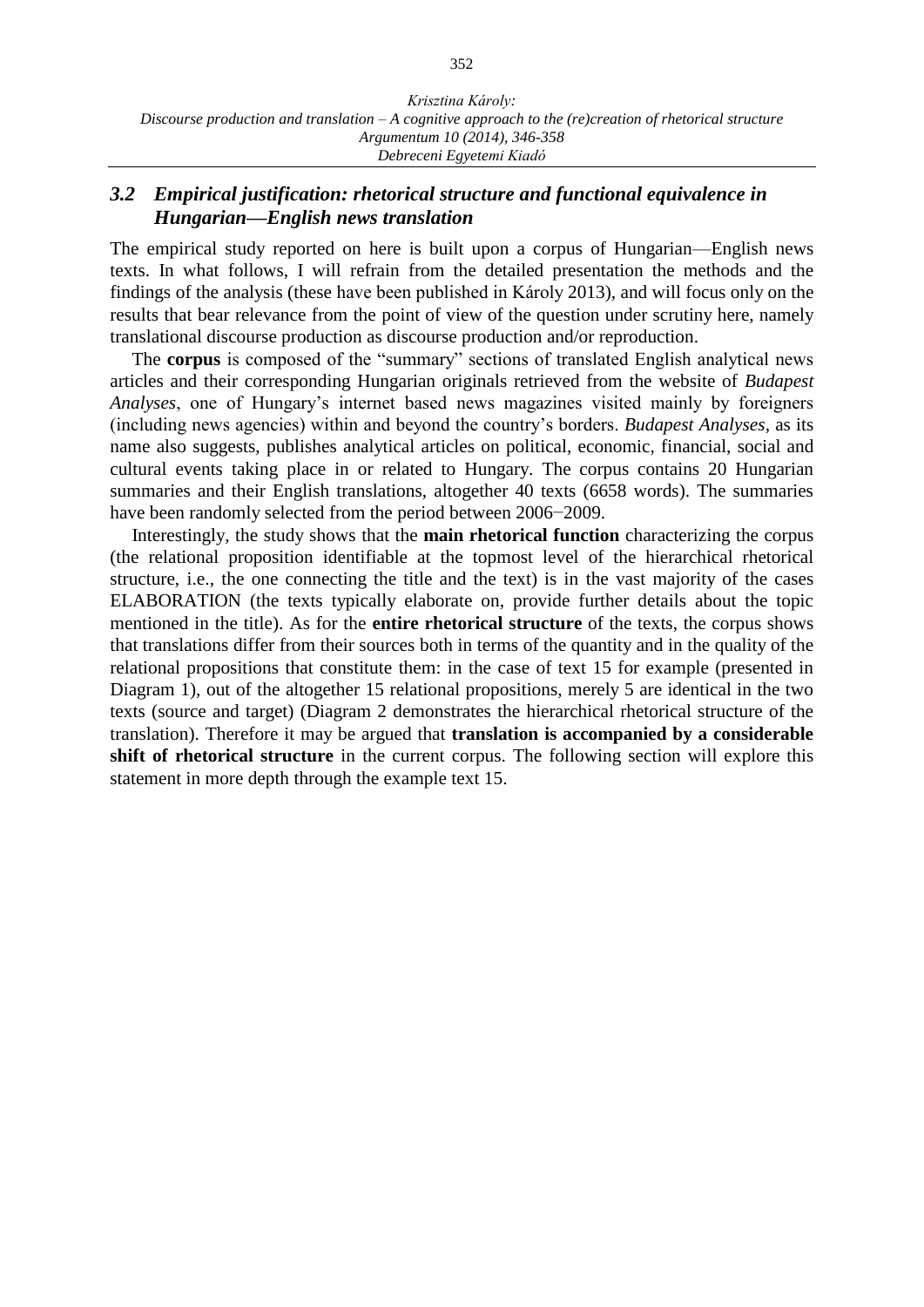*Krisztina Károly: Discourse production and translation – A cognitive approach to the (re)creation of rhetorical structure Argumentum 10 (2014), 346-358 Debreceni Egyetemi Kiadó*



*Diagram 2: The hierarchical rhetorical structure of the English translation (ETT15)*

As Example 2 shows, as a result of the segmentation of the texts, five sentences (labelled by numbers) in both texts and, in the Hungarian source text (HST15) eight, while in the target text (ETT15) nine minimal units (clauses, labelled by the letters of the alphabet next to the sentence number) can be identified. Equivalent text spans are placed next to each other and conjunctions indicating logical relations (RPs) are italicized for ease of reference. As for sentence structure, one difference may be observed. In sentence 4, the sequence of the propositional contents of the clause is changed: the information presented in clause 4b in the source text is spread over two clauses (4c and 4b) and in a reversed order in the translation.

(2) The segmentation of the Hungarian (HST15) and the English (ETT15) text into minimal units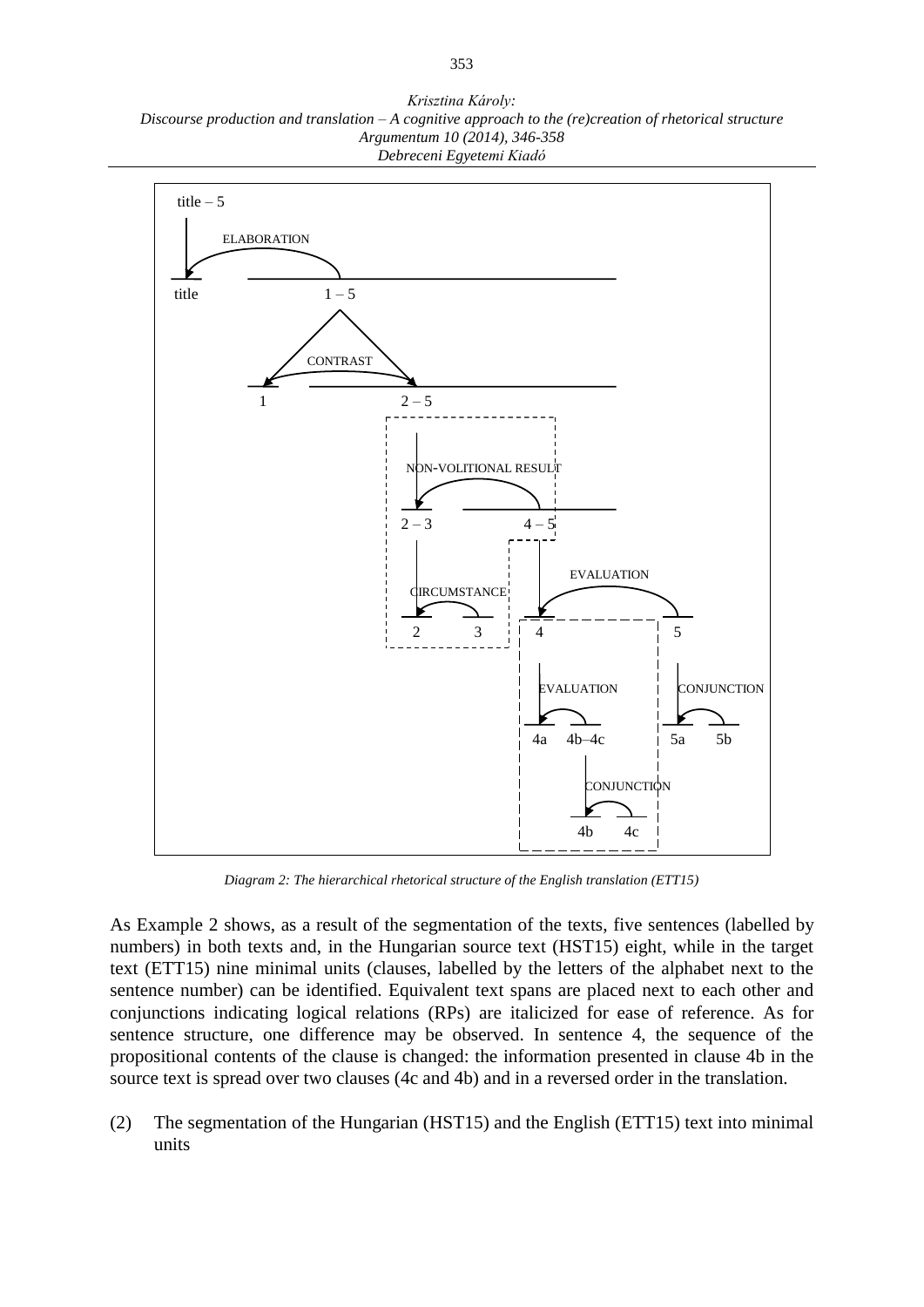*Krisztina Károly: Discourse production and translation – A cognitive approach to the (re)creation of rhetorical structure Argumentum 10 (2014), 346-358 Debreceni Egyetemi Kiadó*

| Sentence<br>or clause | HST <sub>15</sub>                                                                                                                                                               | Sentence<br>or clause | ETT <sub>15</sub>                                                                                                                                                                                          |
|-----------------------|---------------------------------------------------------------------------------------------------------------------------------------------------------------------------------|-----------------------|------------------------------------------------------------------------------------------------------------------------------------------------------------------------------------------------------------|
| Title                 | Az egészségügy reformjának<br>rögös útja                                                                                                                                        | Title                 | The bumpy road of the healthcare<br>reforms                                                                                                                                                                |
| 1                     | A 2002-ben hivatalba lépett<br>MSZP-SZDSZ koalíció első<br>négy évében a magyar<br>egészségügyi költségvetés<br>kiadásainak aránya a GDP-n<br>belül 4,3%-ról 5,1%-ra nőtt.      | 1                     | During the first four years of the<br>MSZP-SZDSZ coalition that<br>came to power in 2002, the<br>Hungarian healthcare budgetary<br>expenditure grew from 4.3% to<br>5.1% in proportion to the GDP.         |
| $\overline{c}$        | A növekedést azonban nem<br>kísérte az ellátás reformia.                                                                                                                        | $\overline{c}$        | However, this increase has not<br>been accompanied by reforms.                                                                                                                                             |
| 3                     | Másfelől a koalíció<br>költségvetési politikájának<br>hibái folytán 2006 nyarára az<br>államháztartás minden<br>területén elodázhatatlanná<br>váltak a komoly<br>megszorítások. | 3                     | By the summer of $2006 -$ due to<br>the political blunders of the<br>$\alpha$ coalition – the introduction of<br>wide scale austerity measures to<br>every sphere of the fiscal budget<br>became imminent. |
| 4a                    | Az egészségügyi ellátás<br>reformjára ezért a források<br>szűkítésének idején kerül sor,                                                                                        | 4a                    | Hence, the process of reforming<br>the health service is<br>simultaneously taking place with                                                                                                               |
| 4b                    | ráadásul ez egyszerre több<br>területen, drasztikus                                                                                                                             |                       | the drastic tightening of resources<br>in several spheres,                                                                                                                                                 |
|                       | lépésekben, a 2006-os<br>választási ígéreteknek<br>ellentmondya és hiteltelen                                                                                                   | 4c                    | which contravenes the 2006<br>election promises on the one<br>hand,                                                                                                                                        |
|                       | kormányzati kommunikációval<br>övezve történik.                                                                                                                                 | 4b                    | and is being communicated in an<br>obscure manner by the<br>government, on the other.                                                                                                                      |
| 5a                    | Mindez alapvetően kikezdte a<br>reform megvalósításához<br>szükséges közbizalmat                                                                                                | 5a                    | All these issues have shaken the<br>foundations of public confidence<br>needed for the implementation of<br>reforms.                                                                                       |
| 5b                    | és súlyosan megterheli mind a<br>betegeket, mind az orvosokat.                                                                                                                  | 5 <sub>b</sub>        | as well as encumber the sick and<br>medical practitioners alike.                                                                                                                                           |

As Diagrams 1 and 2 show, in the Hungarian text altogether seven relations can be identified: one ELABORATION (title—S1-5), one CONTRAST (S1—S2-5), two VOLITIONAL CAUSES (S2—S4-5, S3—S4-5), two EVALUATIONs (S4—S5, S4a—S4b) and one CONJUNCTION (S5a—S5b). The diagram created on the basis of the English translation portrays a different structure. It includes nine clauses and eight relations: one ELABORATION (title—S1-5) and one CONTRAST (S1—S2-5), which coincide with what we have seen in the Hungarian text; one NON-VOLITIONAL RESULT (S2-3—S4-5), one CIRCUMSTANCE (S2—S3), which do not at all appear in the source text; and two EVALUATIONs (S4—S5, S4a—S4b), as in the source, and two CONJUNCTIONs (S5a— S5b). The boxes with the dotted lines in the diagrams indicate the changes resulting from differing clause structure (rare dots) and differing interpretation (dense dots).

The diagrams also show that the main rhetorical function communicated, as reflected by the RP at the top-most level of the structure (between the title and the text) is ELABORATION in both cases. According to the relation definition provided by Mann (2005), this means that, as for their main functions, both texts intend to provide additional details about the topic mentioned in the title. It is also obvious, however, that the rest of the structure is far from being identical either from the point of view of the quality or the quantity of relations in the source text and the translation. Examining the extent to which the RPs and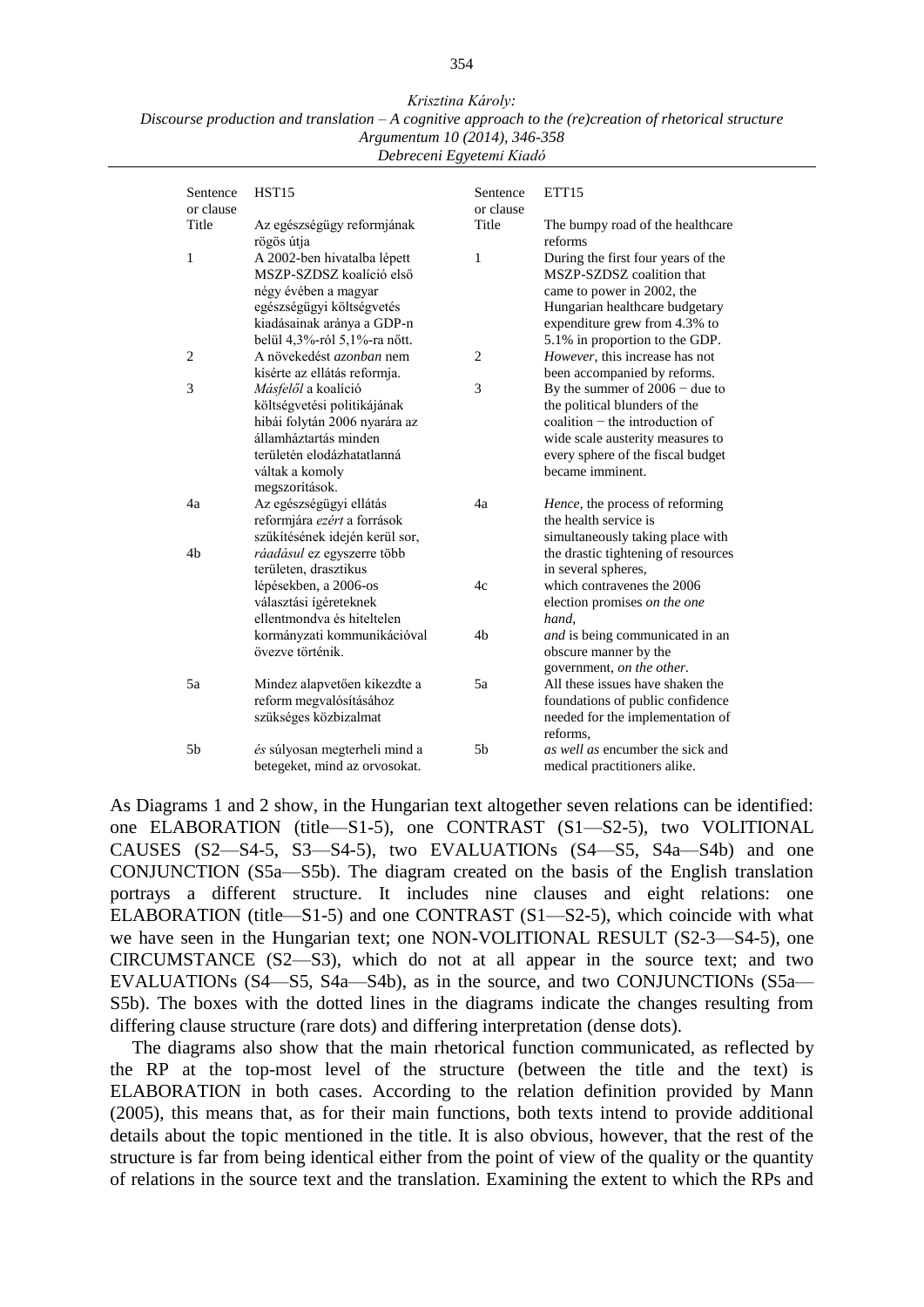the rhetorical structures coincide, one can see that from the altogether 15 relations in the two texts only 5+5 match, which means that there is only a 66.67% match between the rhetorical structure of the Hungarian source text and its English translation, constituting a major shift (as indicated by  $a + sign$  in column 5 of Table 2). Table 2 summarizes in columns 2, 3 and 4 the way in which this is calculated.

| Text | Identical   | Total        | Match in %         | Shift of   |
|------|-------------|--------------|--------------------|------------|
|      | RPs in      | RPs in       | <i>(identical)</i> | rhetorical |
|      | $HST + ETT$ | $HST + ETT$  | vs. total RPs)     | structure  |
|      | $5+5=10$    | $7 + 8 = 15$ | 66.67%             |            |

*Table 2: The degree to which the rhetorical structure of the source text and the translation coincide (match is indicated in %)*

Considering the signalling of the RPs, the two texts differ in this respect as well. In the Hungarian source text five relations are signalled by conjunctions: CONTRAST (*azonban* [lit.: *however*]), VOLITIONAL CAUSE (*másfelől* [lit.: *on the other hand*]), EVALUATION twice (*ezért* [lit.: *therefore*]; *ráadásul* [lit.: *furhermore*] and CONJUNCTION (*és* [lit.: *and*]. In the English translation only four relations are signalled: CONTRAST (*however*), NON-VOLITIONAL RESULT (*Hence*) and CONJUNCTION twice (*as well as; on the one hand, and…on the other*). Thus the proportion of signalled RPs relative to all the RPs in the Hungarian text (5 vs. 7) is relatively high, 71.43%, whereas the proportion of signalled RPs relative to all the RP in the English translation (4 vs. 8) is merely 50%.

Since the results of the analysis indicate that **it is not the frequency of RPs that changes in translation but their quality and distribution**, with the help of Bell's (1988) Event Structure model, I have also examined the place of these shifts in the generic structure (event structure) (for a more detailed representation of this analysis see Károly 2013). This analysis explores in which event structure components of the news story the shifts appear so that conclusions may drawn regarding the way in which relational propositional shifts affect discourse structure and information content. Table 3 demonstrates the event structure components of text 15 that are affected by shifts and also how many shifts can be identified in the given component.

| Text | Event Structure components |        |             |            |         |
|------|----------------------------|--------|-------------|------------|---------|
|      | Background                 | Action | Follow-up   | Commentary | Setting |
|      | history                    |        | consequence | evaluation |         |
|      |                            |        |             |            |         |

*Table 3: The place of relational propositional shifts in the event structure*

As Table 3 shows, the event structure components where the shifts occur in text 15 are Background, Action, Follow-up, Commentary and Setting. Interestingly, the shifts affect components where the journalist shares his/her subjective view, evaluation and expectation(s) regarding the event reported on (Commentary) and the details of the actual event (Background, Action, Follow-up, Setting). Rhetorically, i.e., from the point of view of the actual message the writer intends to communicate, these are the most significant elements of the news story. The fact that most of the shifts appear in these components suggests that,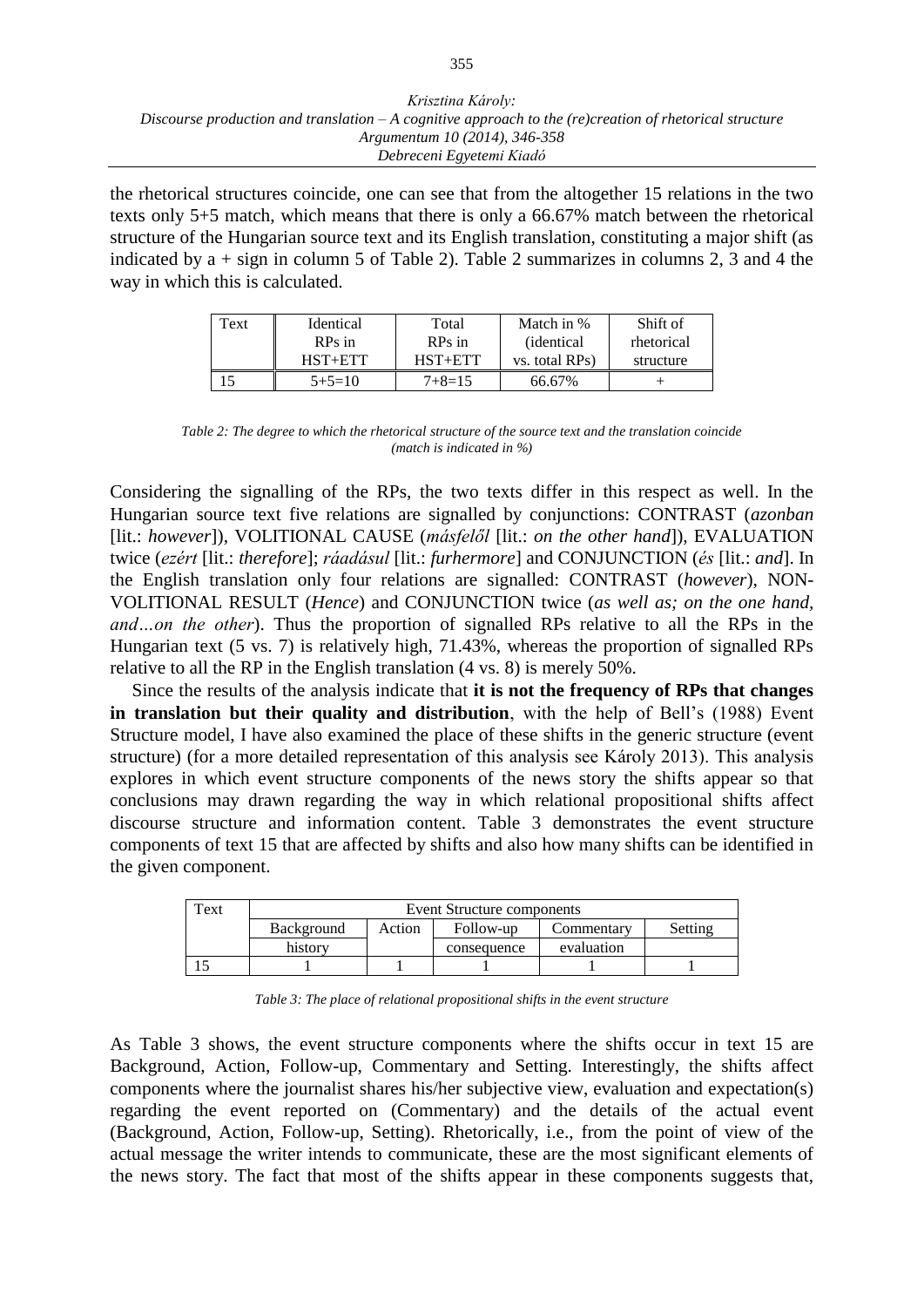consciously or unconsciously, as a result of the shifts of RPs, **the translators modify the relational propositional contents of these and thus**, possibly, alter – in a very subtle way – **the message** intended by the journalist**.**

Returning to the question motivating the current paper and relating to the nature of translational discourse production, from the above it may be assumed that translators, during the process of (target) discourse production, perform both reproductive and productive (creative) activity. Therefore their work may be regarded as **both text production** *and* **reproduction**. Furthermore, it is important to note that as the translator is constantly "controlled" by the text he/she is translating, translational discourse production is an even **more complex and conscious activity** than original discourse production, and as such requires special skills and competences.

#### **4 Summary**

This paper aimed to answer the question whether translational discourse production is to be regarded merely as simple text reproduction, or rather as a complex text creation process involving both discourse production and reproduction. The results of a case study focusing on a crucial aspect of coherence (the recreation of rhetorical structure) were reviewed to provide empirical evidence for the assumption that translational discourse production may not be regarded as a simple reproductive or secondary text production activity only. The corpus of news translation explored clearly indicated that translators perform both productive (creative) and reproductive tasks while (re)constructing the rhetorical structure (and consequently the relevant aspects of the coherence) of the source text in the translation.

The major implication of the above for the study of translation as text is that  $-$  from a cognitive and functional perspective – **translational discourse production may best be seen as a dynamically changing productive and reproductive kind of activity** (see also Károly 2007). The proportion of the productive and reproductive tasks of the translator depends on the genre/text type the given text belongs to, as well as the purpose and function of translation. Therefore the nature of translational text construction may be represented on a cline, which goes from literal translation at one end, to free translation at the other end. Translational text production is thus best conceived as a **gradual phenomenon** (Figure 4), which ranges from literal translation, a mainly reproductive and not creative activity, to free translation, a highly productive and creative activity.

| <b>Literal translation</b> | <b>- Free translation</b> |
|----------------------------|---------------------------|
| mainly reproductive        | mainly productive         |
| not creative               | creative                  |

*Figure 4: The gradual nature of translational discourse construction*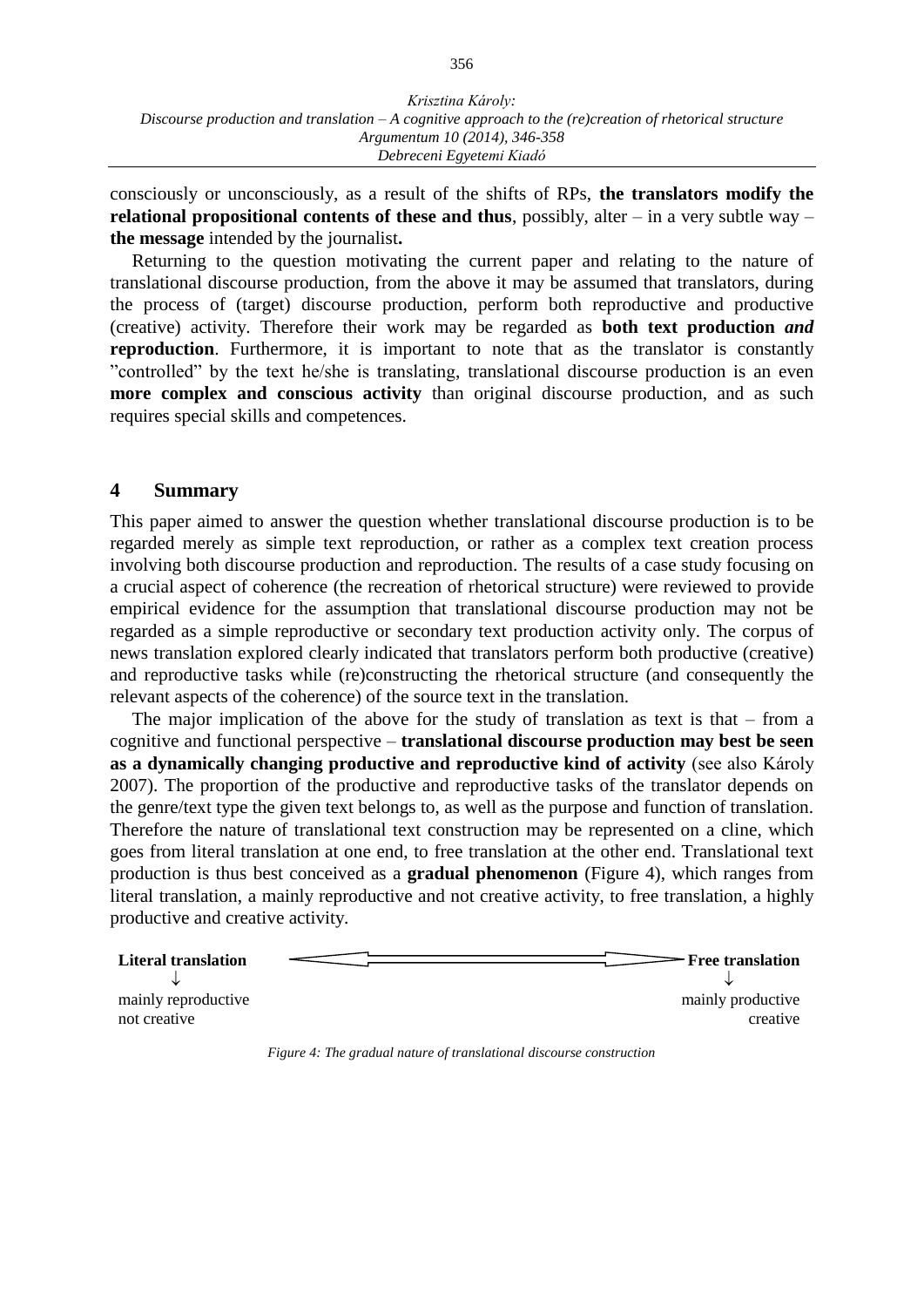#### **References**

- Andor, J. (1989): Strategies, tactics and realistic methods of text analysis. Comments on Michael Charolles' "Coherence as a Principle in the Regulation of Discoursive Production". In: Heydrich, W., Neubauer, F., Petöfi, J.S. & Sözer, E. (eds.): *Connexity and Coherence. Analysis of Text and Discourse*. Berlin & New York: Walter de Gruyter, 28-36.
- Beaugrande R. de & Wolfgang, D.U. (1981): *Introduction to Text Linguistics*. London: Longman.
- Beaugrande, R. de (1997): *New Foundations for a Science of Text and Discourse: Cognition, Communication, and Freedom of Access to Knowledge and Society*. Norwood NJ: Ablex.
- Bell, A. (1998): The discourse structure of news stories. In: Bell, A. & Garrett, P. (eds.): *Approaches to Media Discourse*. Oxford: Blackwell, 64-104.
- Fawcett, P. (1997): *Translation and Language. Linguistic Theories Explained*. Manchester: St. Jerome.
- Givón, T. (2001a): *Syntax. An Introduction*. Volume I. Revised edition. Amsterdam, Philadelphia: John Benjamins.
- Givón, T. (2001b): *Syntax. An Introduction*. Volume II. Revised edition. Amsterdam, Philadelphia: John Benjamins.
- Heltai, P. (2004): A fordító és a nyelvi normák I [The translator and linguistic norms I]. *Magyar Nyelvőr* 128.4, 407-433.
- Jakobsen, A.L. (1993): Translation as Textual (Re)production. *Perspectives: Studies in Translatology* 2, 155-165.
- Károly, K. (2013): Translating Rhetoric: Relational Propositional Shifts in Hungarian-English Translations of News Stories. *The Translator* 19.2, 245-273.
- Károly, K. (2007): *Szövegtan és fordítás* [Textology and translation]. Budapest: Akadémiai Kiadó.
- Kertész, A. & Pelyvás P. (eds.) (2005): *Hungarian Studies in Cognitive Semantics. Special issue: Acta Linguistica Hungarica* 52.2-3.
- Mann, W.C. & Thompson, S.A. (1986): Relational Propositions in Discourse. *Discourse Processes* 9, 37-55.
- Mann, W.C. & Thompson, S.A. (1988): Rhetorical Structure Theory: Toward a Functional Theory of Text Organization. *Text* 8.3, 243-281.
- Mann, W.C. (2005): *RST – Rhetorical Structure Theory*. [www.sfu.ca/rst/01intro/definitions.html –](http://www.sfu.ca/rst/01intro/definitions.html%20–%202014-03-14) 2014-03-14.
- Neubert, A. (1985): *Text and Translation* (Übersetzungswissenschaftliche Beiträge 8). Leipzig: Enzyklopädie.
- Neubert, A. & Shreve, G.M. (1992): *Translation as Text*. Kent: The Kent State University Press.